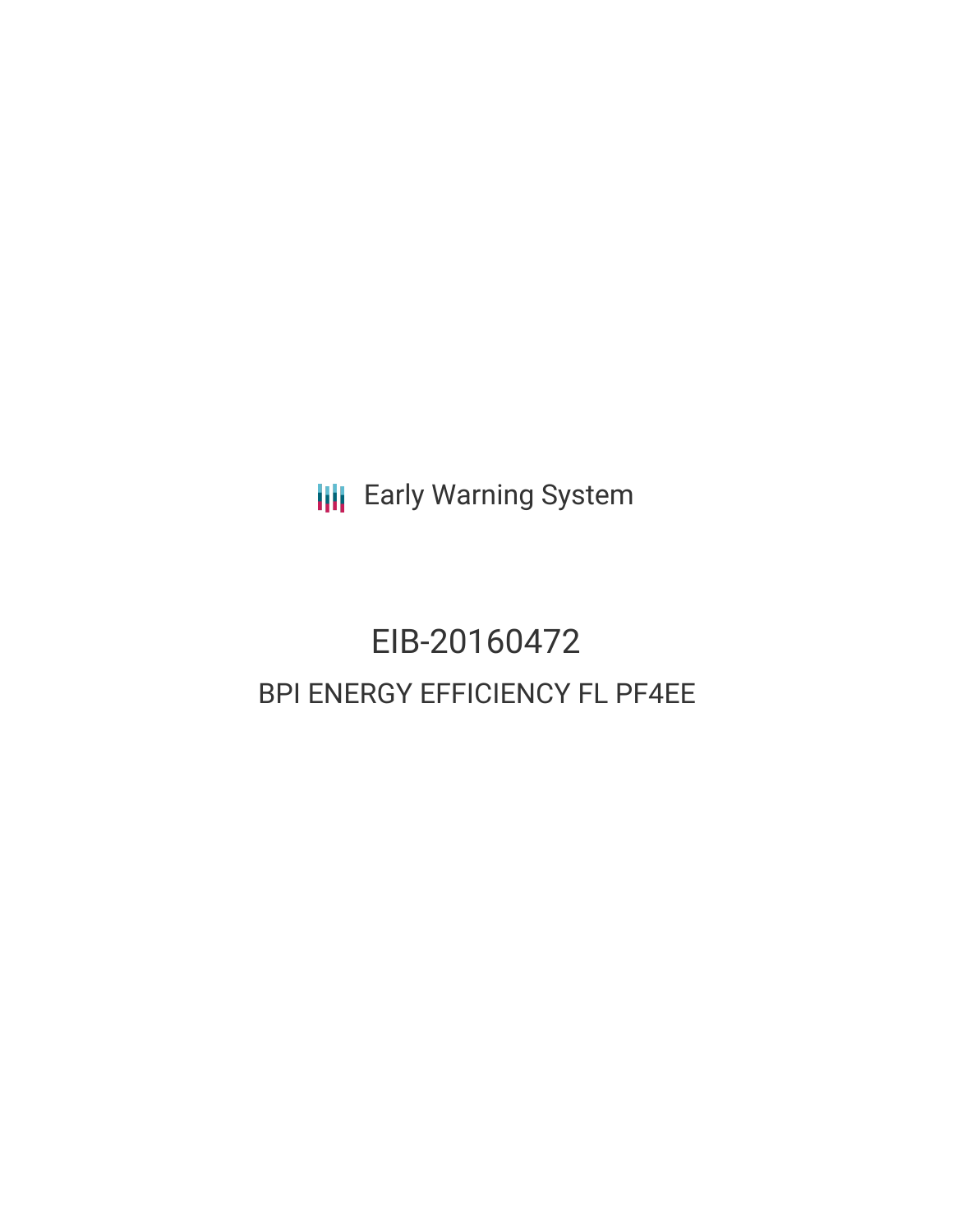

| <b>Countries</b>              | Portugal                       |
|-------------------------------|--------------------------------|
| <b>Financial Institutions</b> | European Investment Bank (EIB) |
| <b>Status</b>                 | Approved                       |
| <b>Bank Risk Rating</b>       | U                              |
| <b>Voting Date</b>            | 2016-12-28                     |
| <b>Borrower</b>               | <b>BANCO BPI SA</b>            |
| <b>Sectors</b>                | Energy                         |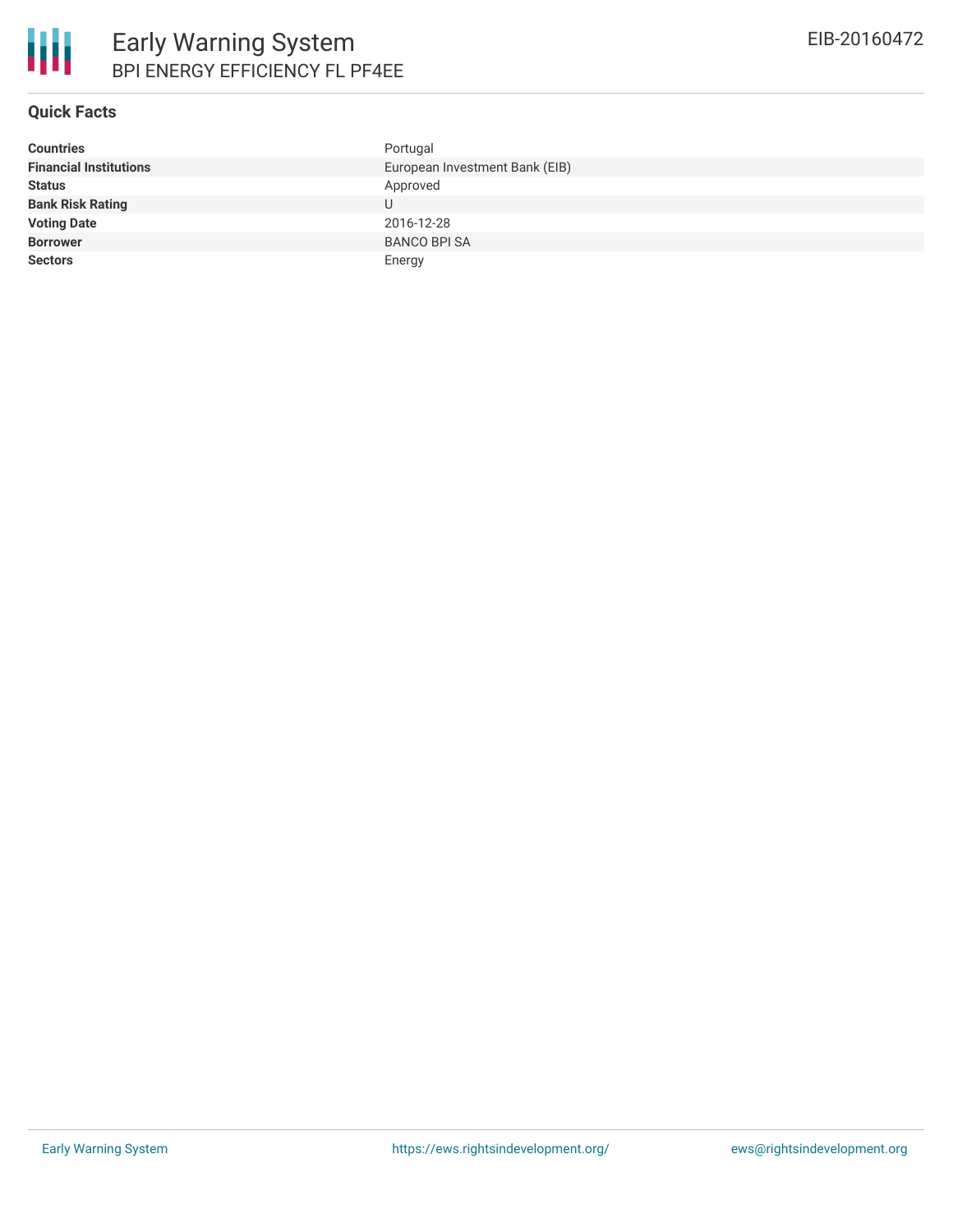# Early Warning System BPI ENERGY EFFICIENCY FL PF4EE

## **Project Description**

This project involves a loan for small-scale investments targeting energy-efficiency measures mainly in the private sector. The proposed operation relates to the Private Finance for Energy Efficiency (PF4EE) financial instrument.

PF4EE was established under the umbrella of the Bank's DEEP Green initiative, which aims to scale up financing for energy efficiency across a range of channels, including stimulating financial intermediaries into focusing more of their lending on energy-efficiency projects.

The PF4EE loan targets the financing of energy efficiency and small renewable-energy investments mainly in the corporate and small and medium-sized enterprise (SME) sectors in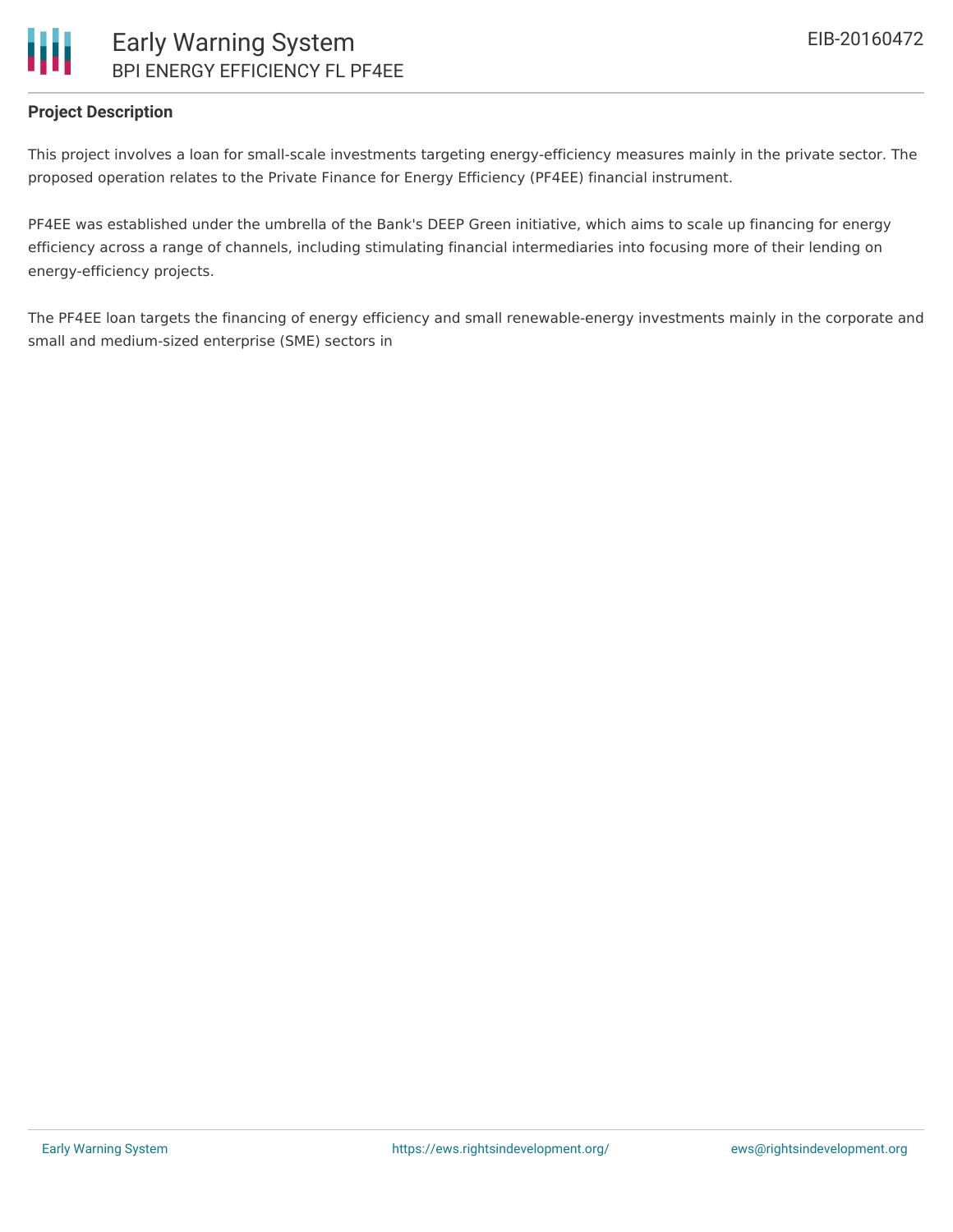

#### **Investment Description**

European Investment Bank (EIB)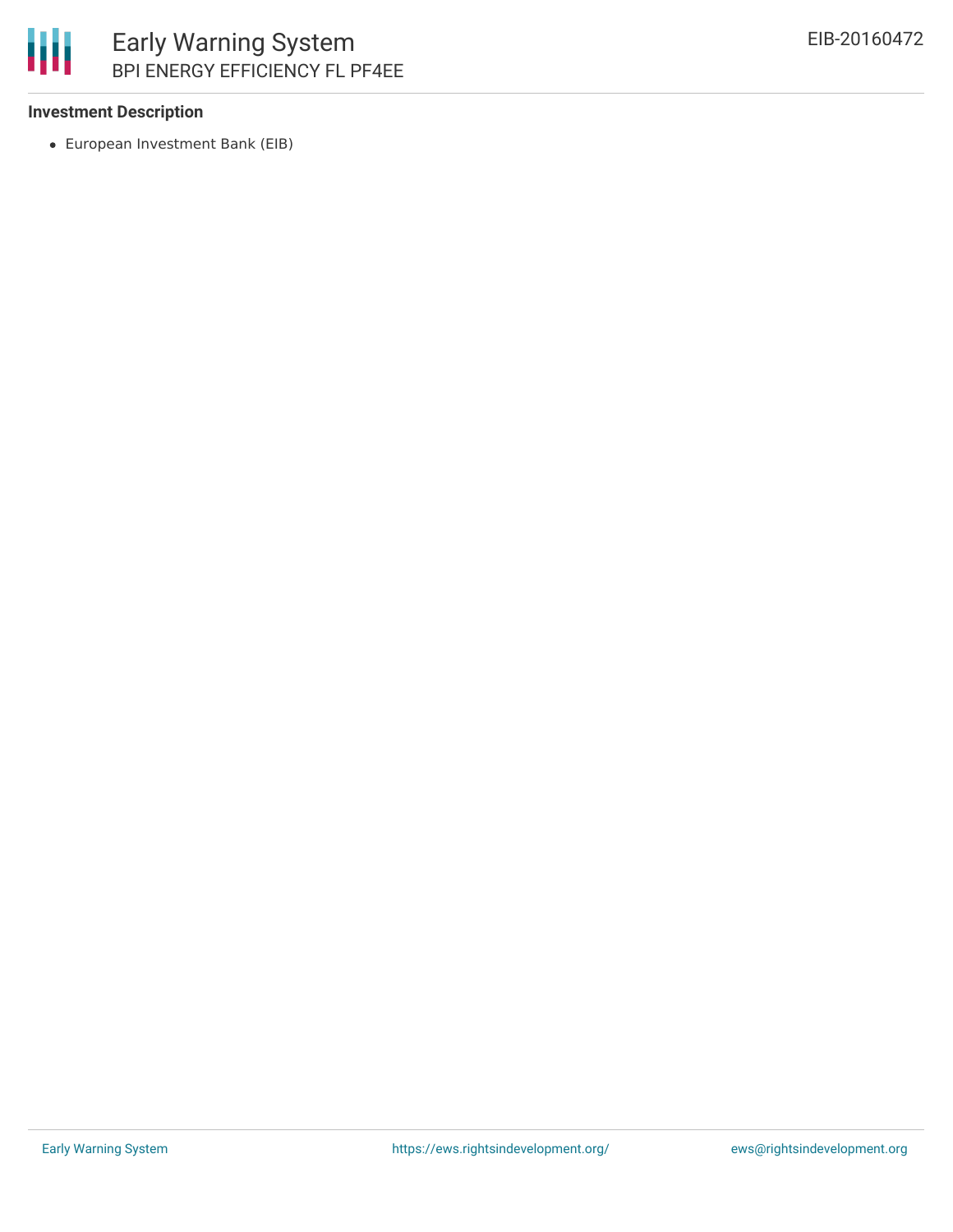### **Contact Information**

#### ACCOUNTABILITY MECHANISM OF EIB

The EIB Complaints Mechanism is designed to facilitate and handle complaints against the EIB by individuals, organizations or corporations affected by EIB activities. When exercising the right to lodge a complaint against the EIB, any member of the public has access to a two-tier procedure, one internal - the Complaints Mechanism Office - and one external - the European Ombudsman. A complaint can be lodged via a written communication addressed to the Secretary General of the EIB, via email to the dedicated email address complaints@eib.org, by completing the online complaint form available at the following address: http://www.eib.org/complaints/form, via fax or delivered directly to the EIB Complaints Mechanism Division, any EIB local representation office or any EIB staff. For further details, check: http://www.eib.org/attachments/strategies/complaints\_mechanism\_policy\_en.pdf

When dissatisfied with a complaint to the EIB Complaints Mechanism, citizens can then turn towards the European Ombudsman. A memorandum of Understanding has been signed between the EIB and the European Ombudsman establishes that citizens (even outside of the EU if the Ombudsman finds their complaint justified) can turn towards the Ombudsman on issues related to 'maladministration' by the EIB. Note that before going to the Ombudsman, an attempt must be made to resolve the case by contacting the EIB. In addition, the complaint must be made within two years of the date when the facts on which your complaint is based became known to you. You can write to the Ombudsman in any of the languages of the European Union. Additional details, including filing requirements and complaint forms, are available at: http://www.ombudsman.europa.eu/atyourservice/interactiveguide.faces